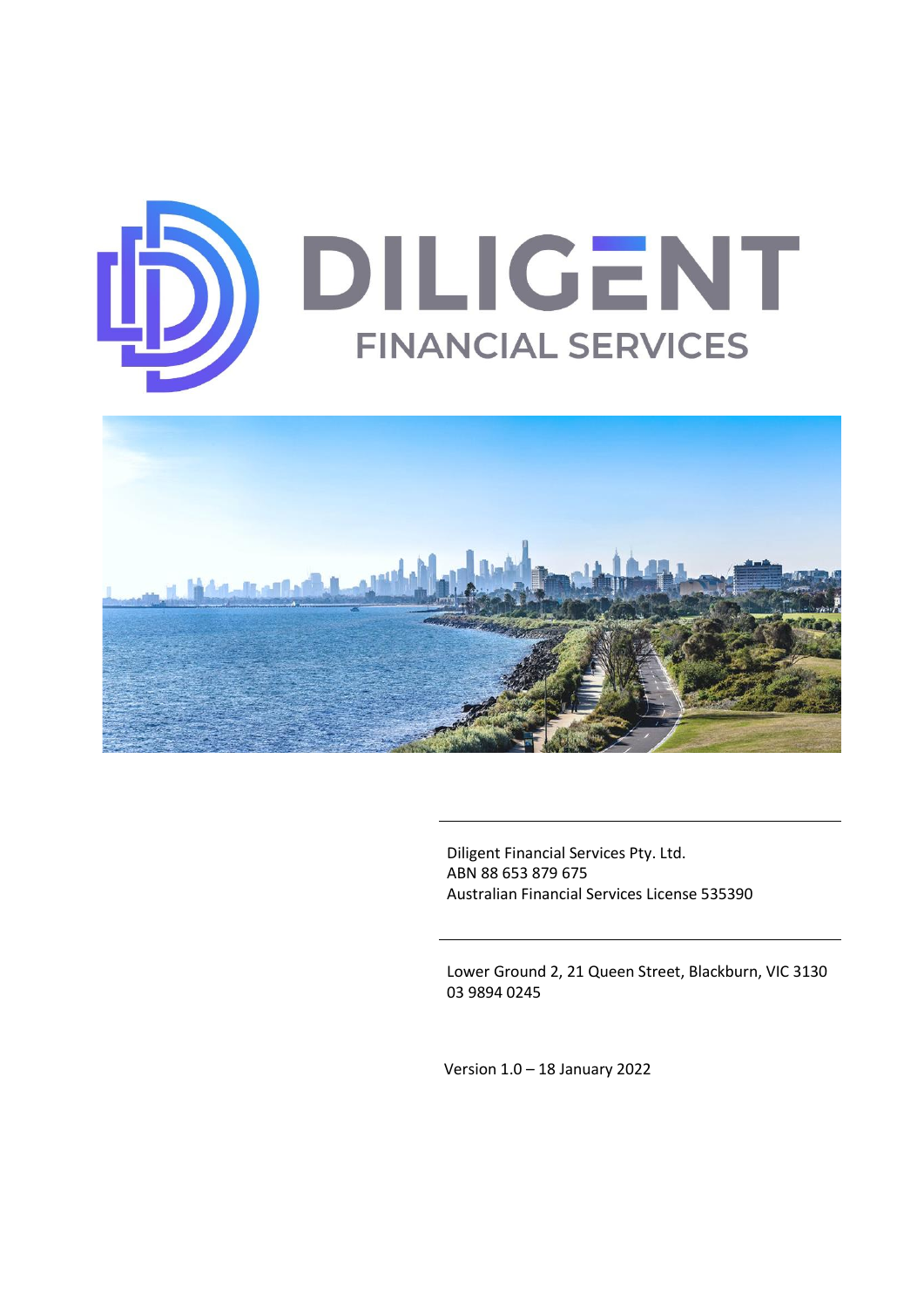

# **About this Financial Services Guide**

This Financial Services Guide (FSG) is designed to answer questions you may have in relation to Diligent Financial Services Pty Ltd and the services we provide. This information can be used to help you decide whether you wish to use our services. It contains information about:

- Licensee
- Who is providing the services
- What financial products and services are we authorised to provide advice on
- Our advice process
- Documents you may receive
- Fees and Commissions
- How we receive instructions
- Referral fees and conflicts of interest
- How we deal with complaints if you are not satisfied with our services
- How we use and store your personal information
- Professional Indemnity Insurance

This FSG has been produced by Diligent Financial Services Pty Ltd ('Diligent', 'we,' 'us,' and 'our').

## **Licensee**

Diligent Financial Services Pty Ltd holds an Australian Financial Services Licence (535390) and is a privately owned and licensed financial planning company that is not owned by a fund manager, bank or has any affiliations with any financial institution. Our Authorised Representatives are equipped to offer clients holistic advice and solutions that are tailored to each client's individual needs, circumstances and advice requirements

# **Who is providing the services**

Chintan Engineer (Authorised Representative No. 1006106) will provide these services to you as a Director of Diligent Financial Planning Pty Ltd (Authorised Representative No. 1234150) and as our Authorised Representative.

Chintan Engineer holds a Bachelor of Arts (Psychology), a Diploma of Financial Planning and an Advanced Diploma of Financial Planning and meets the competency requirements under ASIC's Regulatory Guide RG 146.

Chintan is an Associate Member of the Financial Planning Association of Australia (FPA) and abides by their code of professional conduct and ethics. Chintan has been in the financial services industry since 2008 and has extensive experience in the following areas:

- Wealth Accumulation, Preservation and Distribution
- Debt management and repayment
- Borrowing to Invest (Gearing)
- Superannuation (including Self-Managed Superannuation Funds)
- Personal Insurance Advice
- Retirement Planning, in particular planning for Financial Freedom
- Centrelink strategies
- Estate Planning (Financial Planning)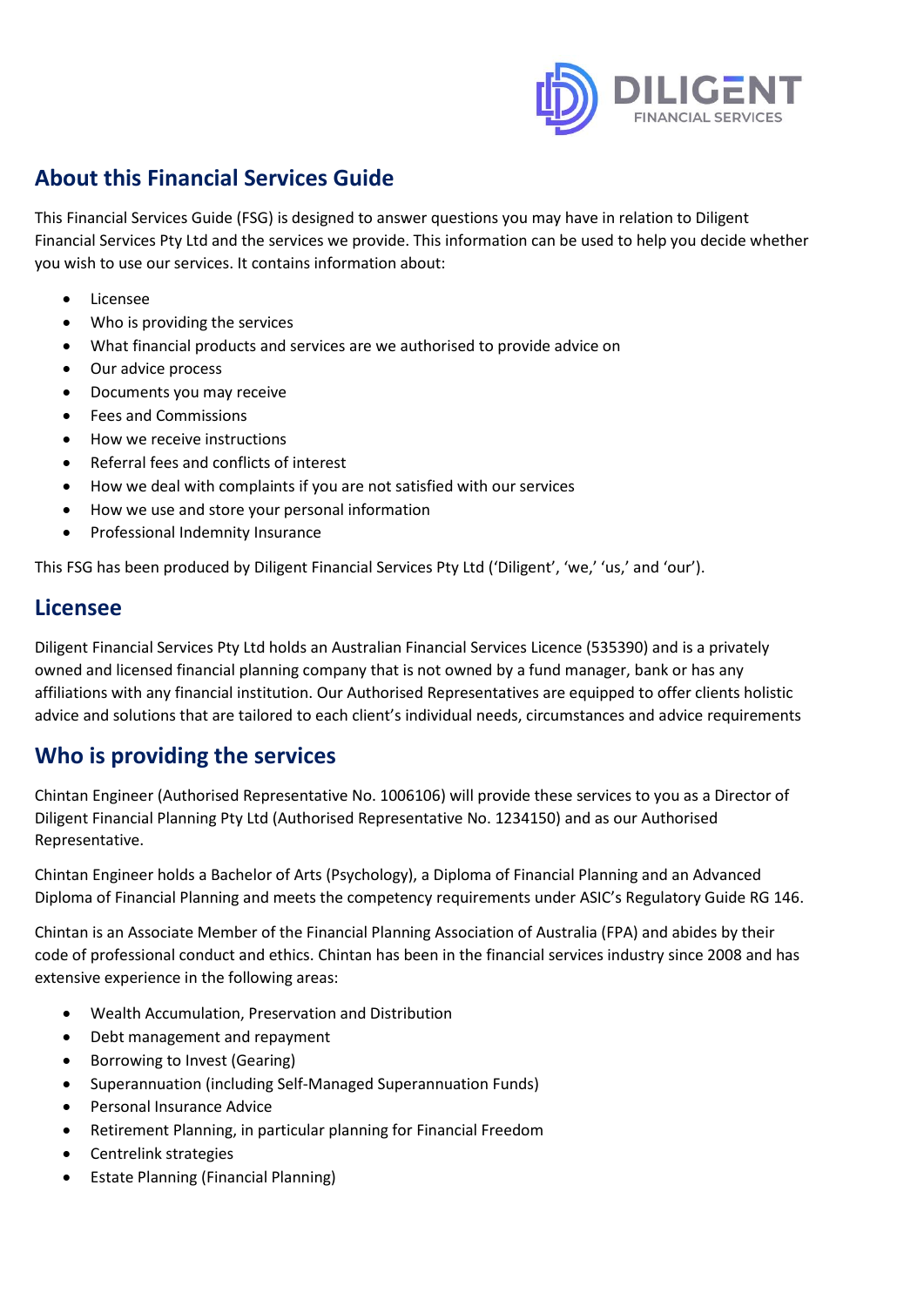

# **What financial products and services are we authorised to provide advice on**

Our representatives are authorised to provide financial product advice to Retail and Wholesale clients and/or

deal in the following products;

- Debentures, stocks or bonds issued or proposed to be issued by a Government
- Deposit and payment products
- Investment life insurance products and Life risk insurance products
- Interests in managed investment schemes includes "IDPS"
- Retirement savings accounts ("RSA") products
- Superannuation including Self-Managed Superannuation Funds (SMSF's)
- Securities and
- Standard margin lending facility

### **Our advice process**

We start with a **Discovery Session** to understand who you are, what is important to you, how you are tracking towards your objectives and whether we can help.

**Ongoing review** meetings (and regular contact) to ensure that we review progress of the proposed strategy and make required changes, so you can move towards your objectives with greater financial certainty over time.

A second meeting (usually after 2 weeks) to go over any questions you may have after your review of the SoA.

If you are happy to move forward, we will seek your Authority to Proceed in writing and commence the **Implementation Process**.

A meeting to present our **Terms of Engagement**  letter that provides a high level understanding of your key objectives, the proposed scope of our advice and our proposed fees for the engagement.

If you decide to engage us, then we will set a **Data Collection and Analysis Meeting** to dive deeper into your personal circumstances, needs and objectives so we can commence the development of your personalised financial advice strategy.

**Presentation Meeting** to provide you with a personalised Statement of Advice (SoA) that contains details about our research and tailored recommendations to help you achieve your stated objectives.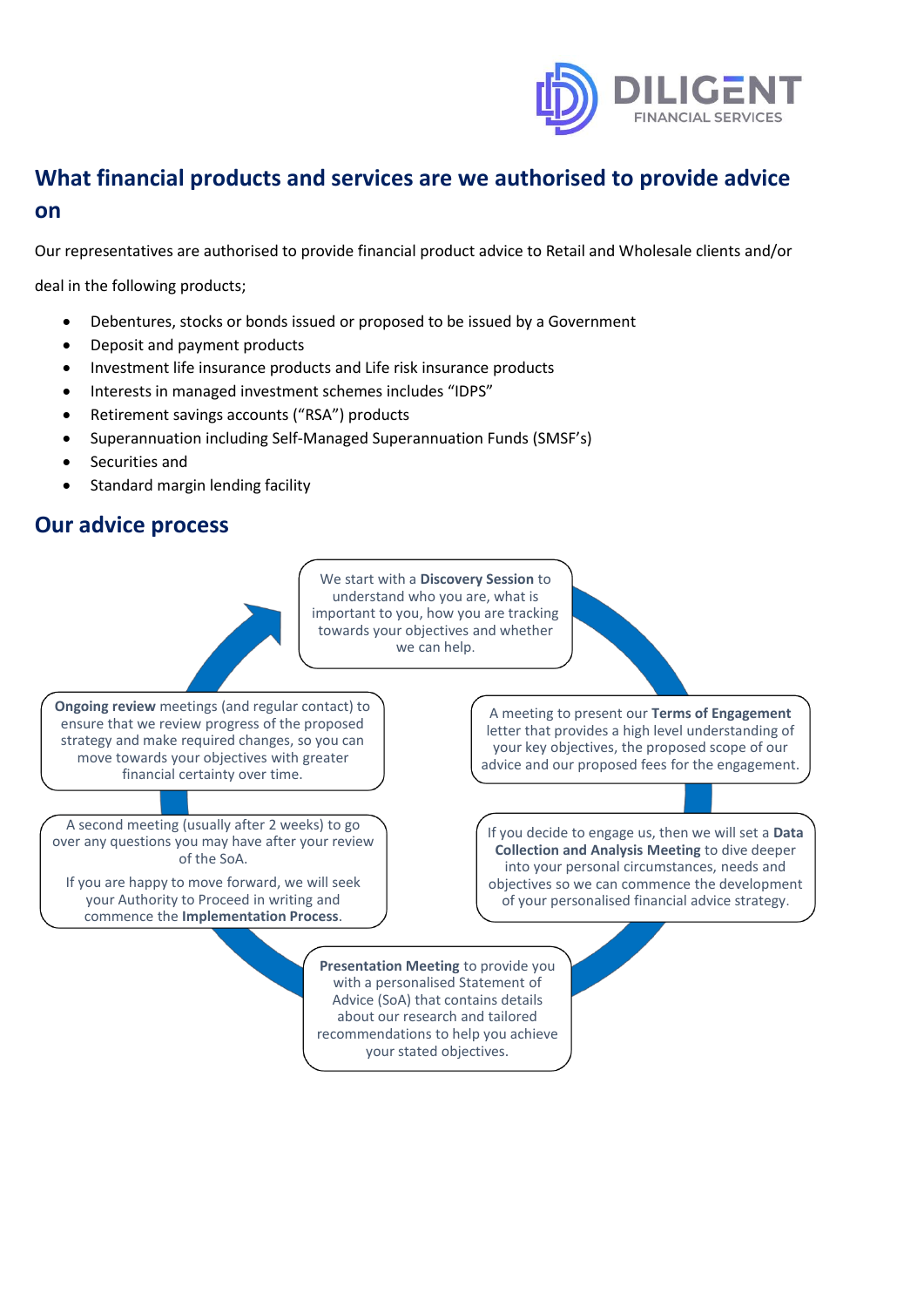

## **Documents you may receive**

We will provide you with a number of documents as you progress through our financial planning process to capture each stage of your advice journey. We may provide these documents to you electronically to your nominated email address, unless otherwise agreed.

You will receive a written report called a Statement of Advice (SoA) when we:

- initially provide you with personal advice, or
- provide you with further advice where your circumstances, needs or objectives and the basis of advice are significantly different to the last time we provided you an SoA

The SoA will confirm our understanding of your relevant personal circumstances needs and objectives, outline the advice being provided, the basis on which the advice is given, information about any remuneration and other benefits we (and our representatives) may receive, disclose any interests we have or and relationships and associations we have that may reasonably be capable of influencing the advice.

Where we provide further advice to you, we may record details of that advice in a Record of Advice (RoA), instead of providing you with an SoA if your personal circumstances and the basis of advice have not significantly changed since your last SoA was provided.

When we recommend you acquire a particular financial product, we will provide you with a Product Disclosure Statement (PDS). A PDS contains information about remuneration and benefits payable to financial planners and issuers of the product, risks, benefits and significant characteristics of the financial product. These documents will assist you to make an informed decision as to whether to acquire the financial product.

We will keep a record of any personal advice we provide you for seven years. You may request a copy of such records by contacting our office during that period.

You should read any warnings contained in your advice document, the PDS or IDPS guide carefully before making any decision relating to a financial strategy or product.

## **Fees and Commissions**

All fees are paid to Diligent Financial Services Pty Ltd.

#### **Initial Advice Fee (one-off)**

This fee covers all the services below;

- Data Collection and Analysis Meeting.
- Any subsequent meetings required to source appropriate information.
- Research into your personal circumstances.
- Financial strategy development.
- Product selection where required.
- Preparation and presentation of your personalised Statement of Advice (SoA).
- An additional meeting to discuss any questions that may arise after your review of your SoA.

The Terms of Engagement letter which is issued after our second meeting with you will provide clarity on how and when this fee is collected.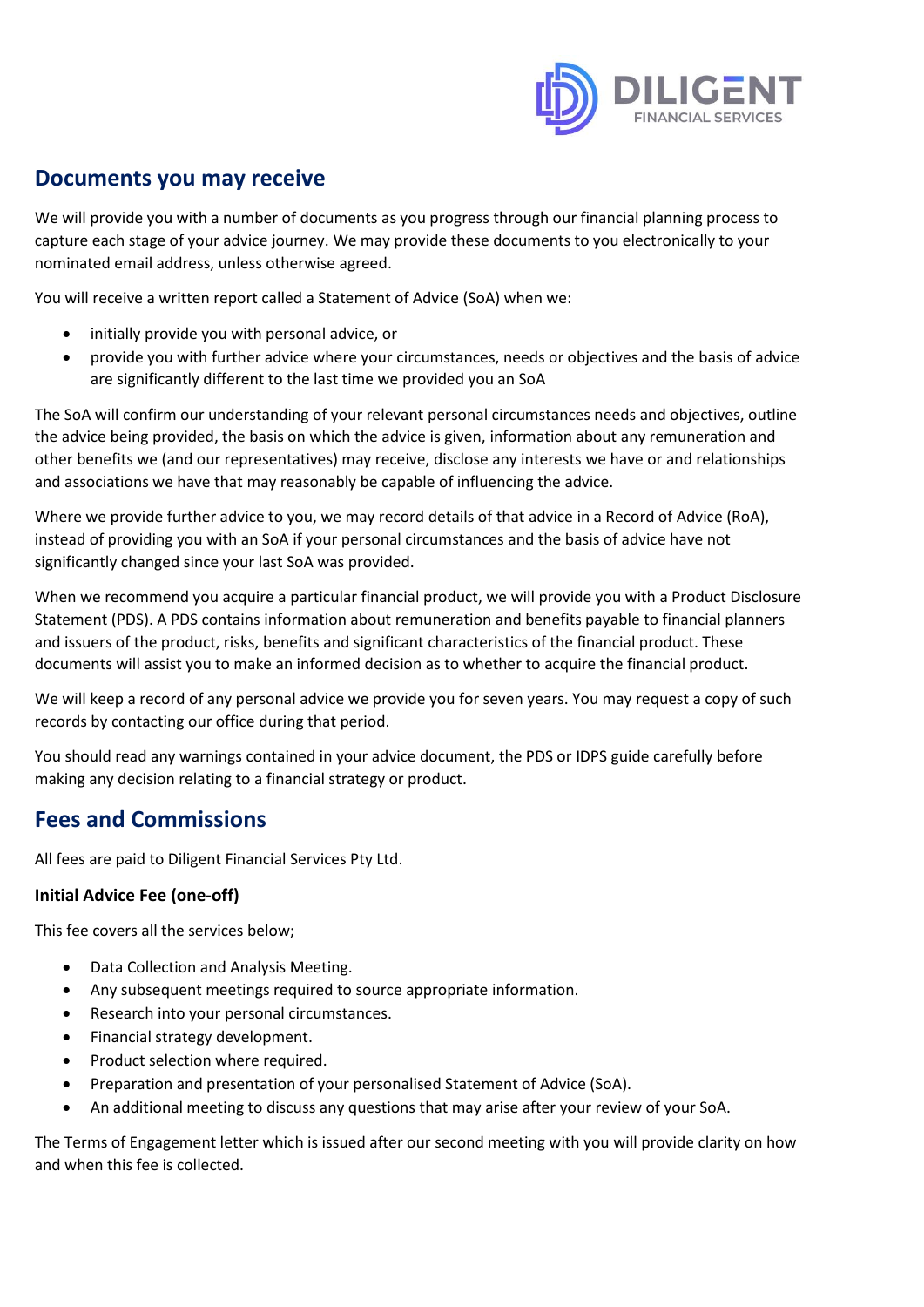

#### **Implementation and Ongoing Advice Service Fee**

This fee covers the complete implementation of recommendations in the SoA and provision of ongoing advice (when recommended) under this engagement.

It is already quoted to you in our Terms of Engagement letter which is issued after our second meeting with you. However, the SoA will also provide further detail on how this fee is collected and we will seek your approval prior to placing in force the agreed ongoing service agreement.

The specific remuneration received by Diligent for each client will be disclosed in the Statement of Advice document or other advice document. You have a right to request for further information in relation to the remuneration, the range of amounts or rates of remuneration, and soft dollar benefits received by the licensee and/or representative.

We will not accept any commissions or fees from any third party. If however a commission is paid to Diligent upon implementation of a product (generally insurance), this will be rebated back to you in full as we will not retain any commissions related to our advice to you.

Where third party specialists are required to provide input, the professional fees of these specialists will be in addition to our fees. We will notify you in writing in advance before the third party is engaged.

#### **Life Insurance**

We will not accept any commissions for the implementation or ongoing management of insurance products for you. Where commissions are received (generally after implementation of the policy) they will be rebated back to you in full. Our annual ongoing fee will include the work required in implementing these policies.

If a policy application does not proceed due to medical or other reasons, the fee for the work involved would still be payable.

### **How we receive instructions**

You can give us instructions by telephone, email or any other means as long as we receive a written confirmation of these instructions.

## **What about conflicts of interest**

We do not have any associations with any product providers or any organisations in the financial services industry as we take conflicts of interest seriously.

Hence, we do not accept any fees, commissions, or benefits where we refer you to external parties. Furthermore, we do not pay fees, commissions or benefits to external parties who have referred you to us.

From time to time, an authorised representative may participate in training and entertainment events provided they have a non-cash value of less than \$300 in value from any single source during a year.

A register listing the details of any non-cash benefits over \$100 is maintained and a copy can be provided if requested.